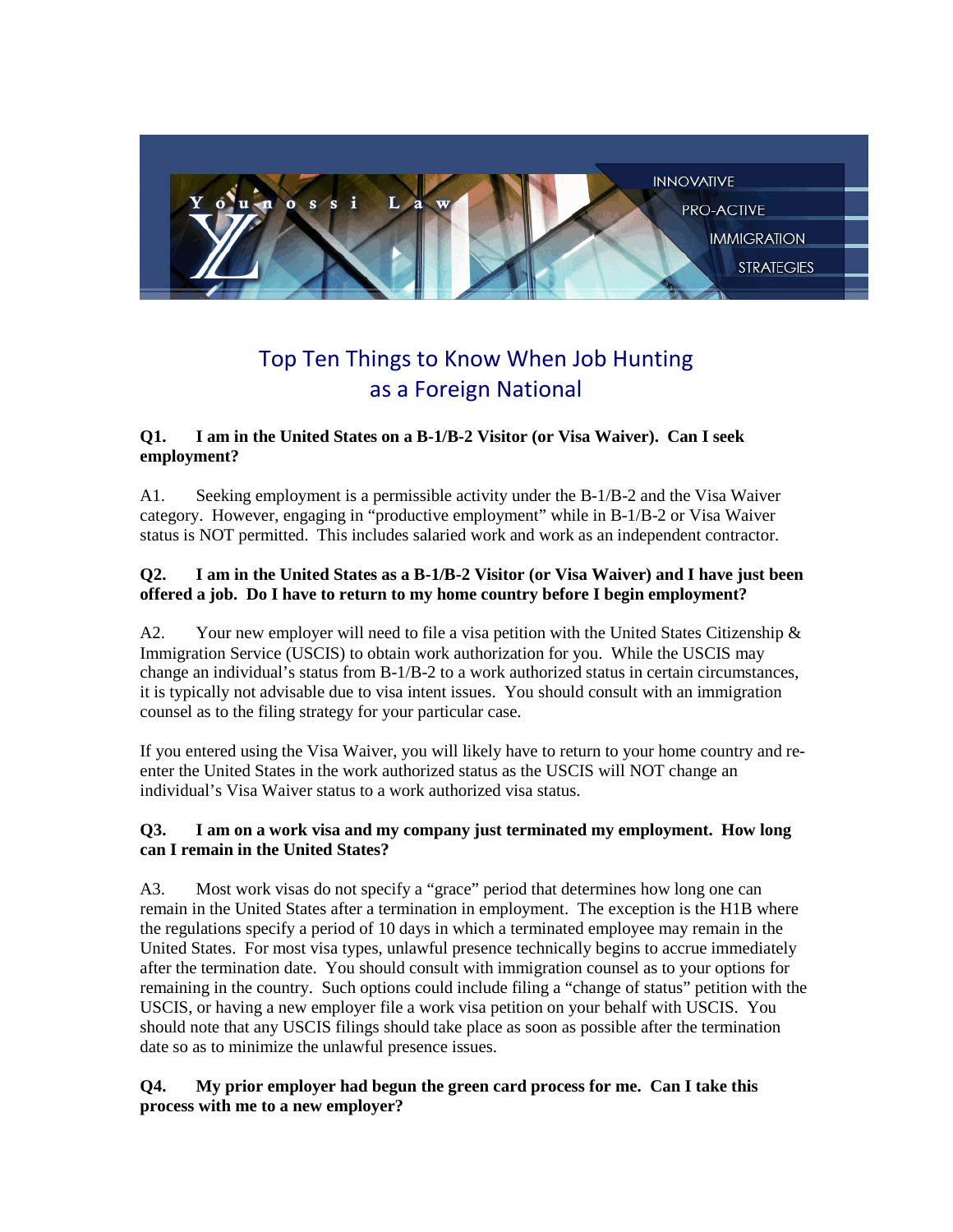A4. It depends on what stage of the green card process you are in at the time of your job change. Typically, three conditions must exist for you to be able to take the green card process with you to a new employer: (1) I-140 petition must be approved; (2) I-485 is pending for at least 180 days; and (3) your new job is same/similar to the job listed in the underlying green card application.

It is advisable to have immigration counsel review these issues with you prior to the job change as a premature departure from your current job could result in you losing the green card process altogether and having to begin again with your new employer.

## **Q5. I have found a new employer who says they will sponsor me for a work visa and a green card process, but they require that I pay for all immigration related expenses. Is this a problem?**

A5. It is possible for an employee to pay for an employer's immigration related expenses but there are two major exceptions where employees absolutely cannot cover costs. First, an H1B employee cannot pay the \$1500 Education and Training Fee that is required for H1B petition filings. The regulations require this fee be paid by the H1B employer. Second, employees cannot pay for any costs associated with the labor certification which is typically the first stage of the green card process. This includes payment for legal fees and recruitment costs---the regulations specify these costs must be borne by the sponsoring employer.

# **Q6. Is my current work visa transferable to my new employer?**

A6. Work visas are petitioner specific. As such, if you change employers, your new employer will have to file a work visa petition on your behalf. In most instances, the work visa petition will have to be approved PRIOR to your joining the new employer. An exception may be the H1B where you may be allowed to "port" your H1B work authorization to the new employer after the petition filing and prior to approval of the petition. You should consult with immigration counsel on these issues to determine your eligibility for certain work visa types and/or your ability to port H1B work authorization to the new employer. In some circumstances, if USCIS processing takes a few months, your employer may want to request a USCIS expedite so that you can commence employment in a more immediate fashion.

## **Q7. My fiancé is a United States citizen. If we get married, does this provide me with any work visa options?**

A7. Getting married solely for immigration benefits is considered immigration fraud. However, if you enter into a valid marriage to a U.S. citizen, it is possible for the U.S. citizen spouse to sponsor an immigrant visa on your behalf which would allow you to immediately file a green card application. With the green card application, you may apply for a work authorization document which would facilitate open-market employment for you. This work authorization document can be renewed as long as your green card application is pending. If your U.S. citizen spouse will be sponsoring a green card for you, you both should seek the assistance of immigration counsel as there are certain obligations associated with such sponsorship and conditions of permanent residence that may be imposed at the time of green card approval.